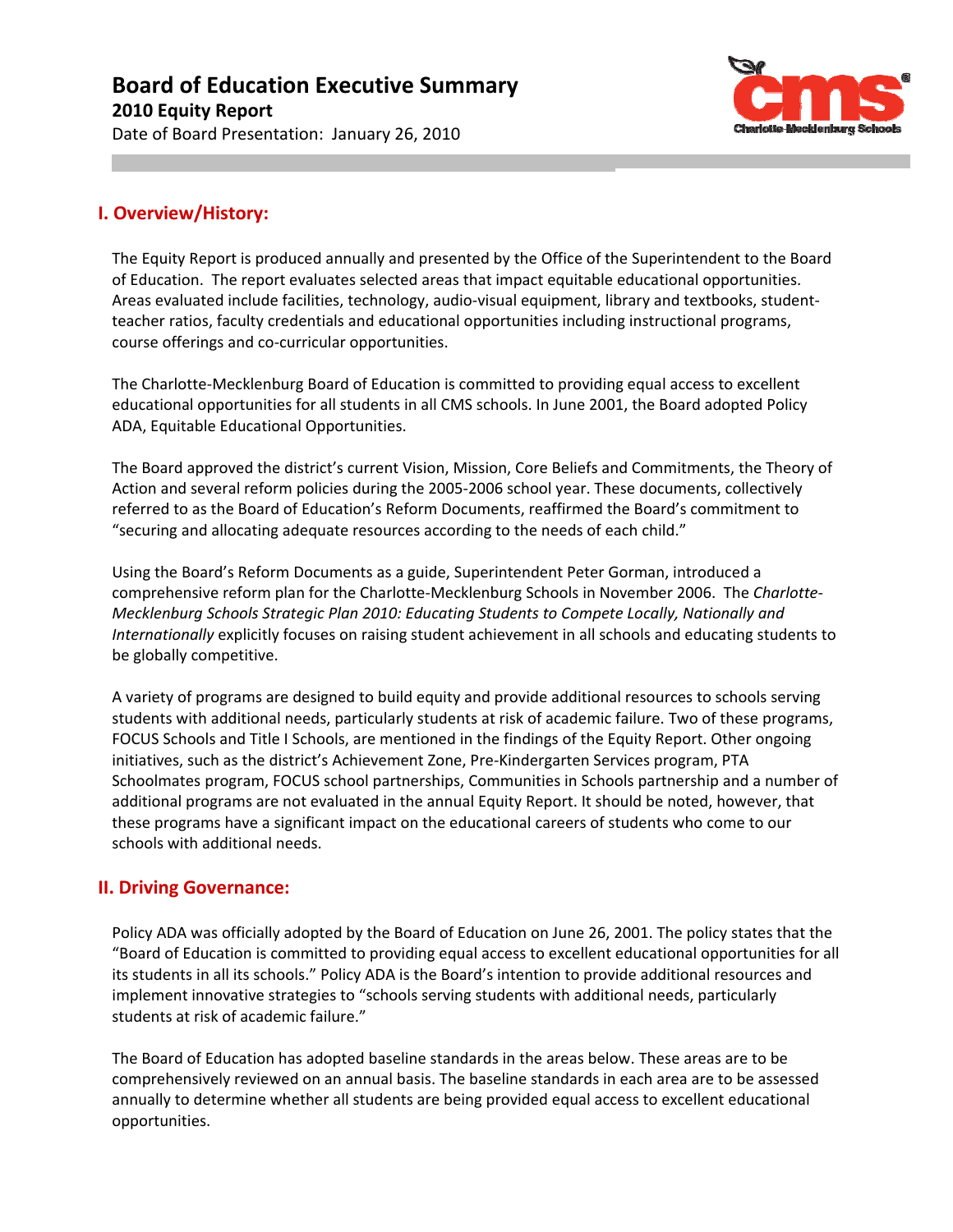Date of Board Presentation: January 26, 2010

- Educational opportunities
- Student achievement
- Instructional materials and supplies
- Media equipment and resources
- Technology
- **•** Facilities
- Faculty
- Teacher/student ratios
- Family and community involvement

*Strategic Plan 2010* provides a roadmap for CMS that directly supports equality and equity. The plan defines seven broad goals for the district and each goal includes a number of aligned objectives, strategies and measurement standards. The following *Strategic Plan 2010* goals include measures that are most closely linked to Policy ADA and are aligned to the Board's commitment to providing adequate resources to all students in all schools:

- I. High Academic Achievement
- II. Effective Educators
- III. Adequate Resources and Facilities

#### **III. Budget:**

| 2009-2010 Adopted Budget         |        |
|----------------------------------|--------|
| <b>Graphic Production Center</b> | 384.87 |
| <b>Total Operating Expenses</b>  | 384.87 |

#### **IV. Goals, Objectives and Measures:**

#### **Goal:**

To produce an annual CMS Equity Report to update the Board of Education and the community on the status of pre‐defined areas that provide a measure of equity and equality within the district.

#### **Objectives:**

- 1. To provide a current and accurate reporting of data that compare to adopted baseline standards as relate to equity and student achievement in CMS
- 2. Update specific data that focuses on the equitable environment of FOCUS and Title I schools
- 3. Provide a consistent format that is user‐friendly and comprehensive, including
	- Section-by-section narratives presented with clarity
	- Current and future district efforts to achieve or maintain equity in each of the defined areas

#### **Measures:**

1. Areas measured include facilities, technology, audio‐visual equipment, library and textbooks, student‐teacher ratios, faculty credentials, instructional programs, course offerings and co‐curricular opportunities.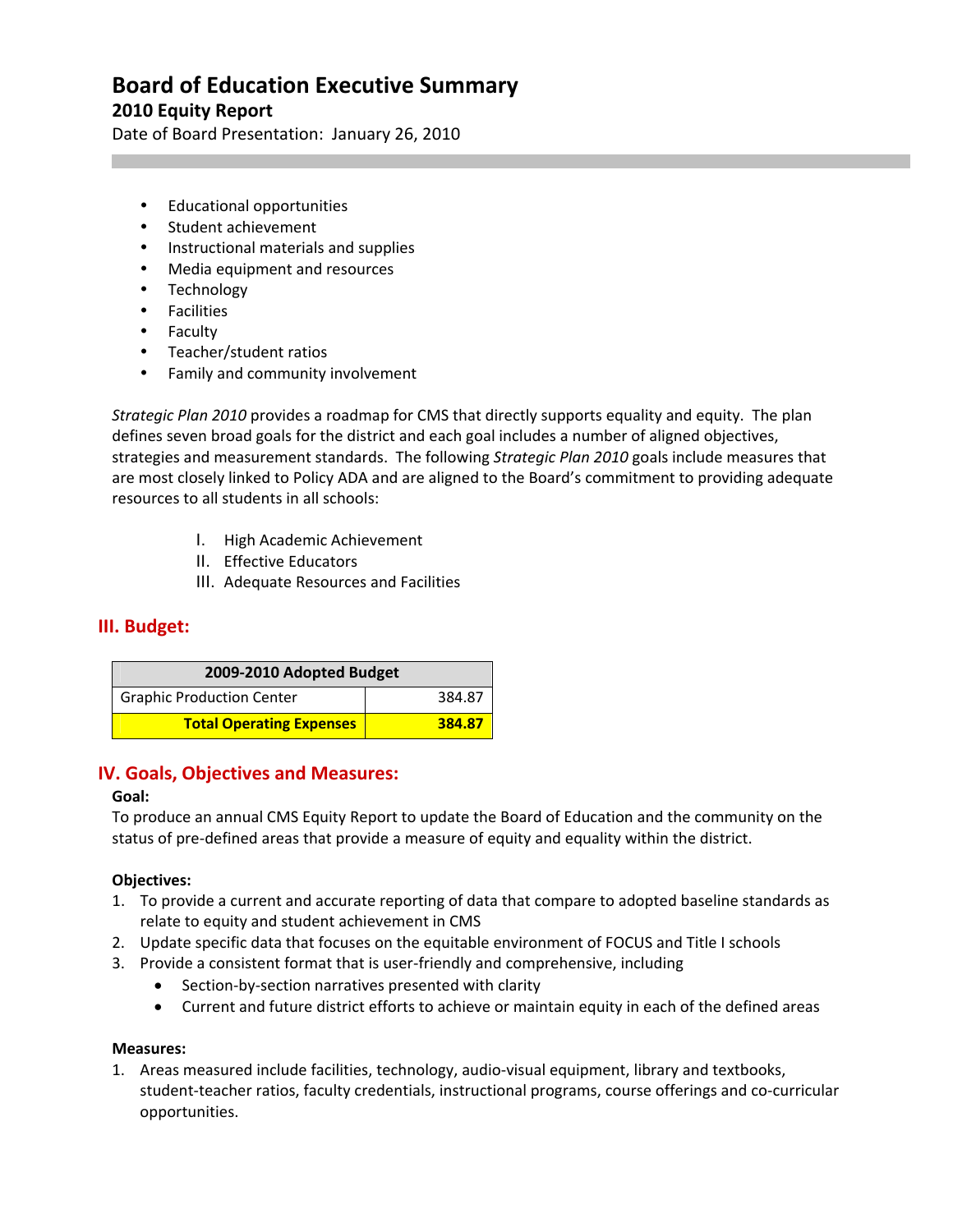Date of Board Presentation: January 26, 2010

- 2. Each area has one or more pre-defined baseline standards against which current performance is compared.
- 3. Longitudinal performance against standards is included for each area.

## **V. Major Initiatives:**

The CMS Equity Report compares data for all schools in the district against the performance of schools designated as Title I and FOCUS Schools.

#### **Title I Schools**

Title I of the Elementary and Secondary Education Act of 1965 (ESEA) is the largest federally funded education entitlement program. Title I, currently part of the No Child Left Behind Act of 2001 (NCLB), provides supplemental and categorical funding and services to high‐poverty schools to serve children who are failing to meet, or are at risk of failing to meet, the state's grade-level standards in reading and mathematics. CMS designated 58 schools eligible for federal Title I funds in the 2009‐2010 school year.

#### **FOCUS Schools**

The Finding Opportunities; Creating Unparalleled Success (FOCUS) Schools program prescriptively places resources where they will have the most significant impact – in the schools where children need individual attention and extra support. Extra support includes lower student‐teacher ratios, additional instructional supplies and materials and a variety of added incentives for FOCUS school teachers. During the 2009‐2010 school year, there are 73 designated FOCUS schools in CMS.

## **VI. Results:**

The full CMS Equity Report will be released on January 26, 2010. Board members will receive printed copies of the report and it will be posted to the CMS website at [www.cms.k12.nc.us](http://www.cms.k12.nc.us/).

Areas At Standard:

- **Technology services**
- Audio-visual equipment
- **Instructional programs and course offerings**
- **Teacher/student ratios**
- **Facilities**
- **EXEC** Library books and media services

Areas Improving (and not at standard):

- **Faculty**
- Co-curricular activities
- **Textbooks**